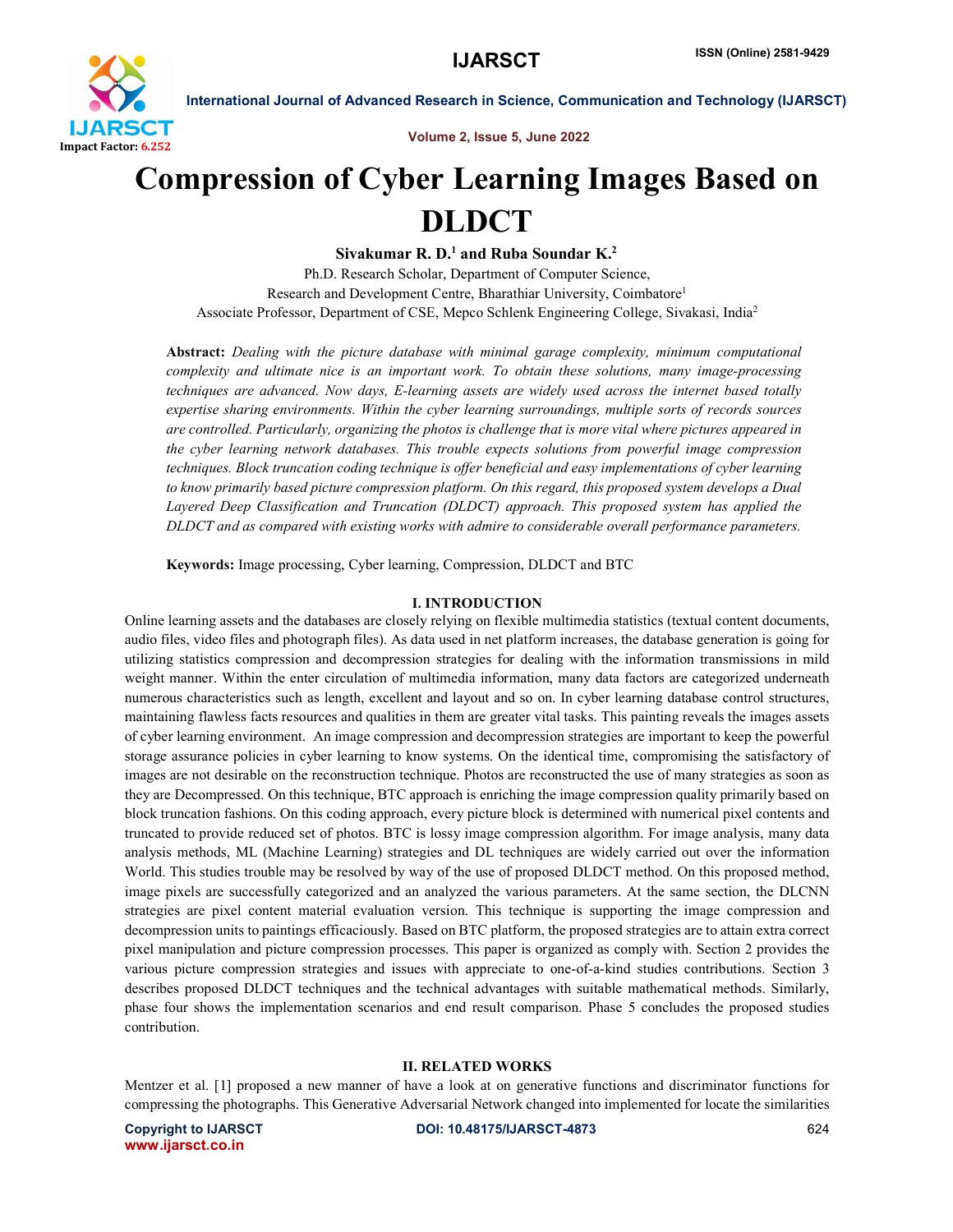

# Volume 2, Issue 5, June 2022

and numerous contents of pixels to compress the picture blocks. This work mentioned the findings of picture versions and distortions and bitrates for photo compression features. This work initiated the attempt of detecting photo dissimilarities but confined to real time troubles

Li et al. [2] and yang et al. [3] furnished the information on DL primarily based image compression strategies are used broaden deep coding and deciphering models. Those methods are to extract the photo contents the use of deep analysis and deep schooling approaches. Those DL based strategies used CNN and masked CNN on photograph compression logics. Those strategies introduced gold standard consequences with less computation efficiency and significant mistakes rate. Those works are used mask layered CNN and deep focused CNN respectively.

Kavitha et. al. [4] [5] used the SWT and Zernike moments for locating and deleting shadows primarily based on a threshold which may be finalized by using wavelet coefficients. Multi-resolution assets of the stationary wavelet remodel allows doing the decomposition of the video frames into four special categories of bands without the loss of any spatial records. This wavelet concept is also be applied for picture compression strategies.

An above-related research contributions helped to make clear the sensible possibilities of numerous image compression strategies depends on the area they belong with both ML and DL strategies. In this regard, the proposed DLDCT techniques are carried out for the benefit of deep and accurate photograph compression environments.

### III. PROPOSED SYSTEM

Multiple image blocks equation.

$$
C(L) = \sum_{i=1}^{N} C[P\_O^{img}(B.I) + P\_U^{img}(B.I)] \forall (B.I)
$$

ConvNet for handling classified pixel elements equation.

$$
CON(N) = \sum_{i=1}^{C} C(L).F^{S}.P^{S}.S^{S}.d \quad \forall \ (B.I)
$$

### Multi-Level Classification Using NEMSVM

An image training samples equation.

$$
T(S.I) = \sum \text{Samples } (B.I,p).\frac{ds}{dt}
$$

# *Algorithm 1: NEMSVM*

*Input:*  $P O^{img}(B.I,i)$  and  $P U^{mg}(B.I,i)$ *Output:*  $C(L, i)$  and  $C(L)$ *Begin Step 1: Set SVM classifier units*  **Step 2:** Formulate Thresholds,  $T(C, i)$  for  $C(L, i)$  units  $T(C, i) = f(m(B^{img}(I, i)) \pm v(B^{img}(I, i)).\emptyset$  $\emptyset$  – Threshold Biase **Step 3:** Coding a sub classifier of NEMSVM, $C(L, i)$  $C(L, i) = f(B(i, po), T(C, i)).$  dt *Step 4: Create a NEMSVM block for all image blocks as given in the first equation Step 5: Gather and analyze nondeterministic pixel values beneath isolated training.*  $C(L, i) = f(B(i, pu), T(C, i)).$  dt *Step 6: Do premiere sample collection iteratively and redo NEMSVM constructions Step 7: Determine the bias rates. Step 8: Repeat End* 

www.ijarsct.co.in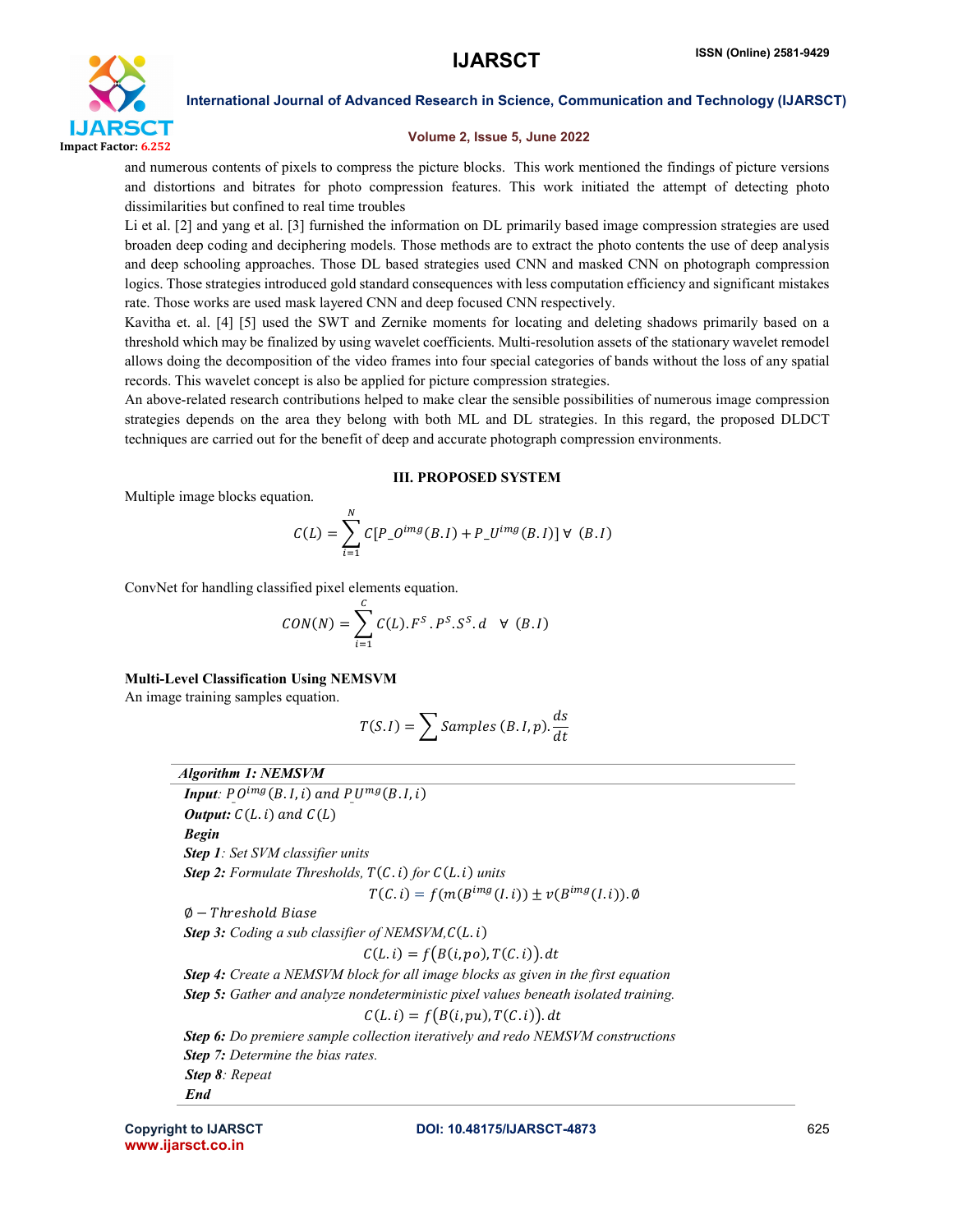

# Volume 2, Issue 5, June 2022

This NEMSVM produces each linear and nonlinear observations of picture block pixels at distinctive time periods with deeply amassed samples. the baseline nonlinear svm is illustrated in figure 1.



Figure 1. NEMSVM Threshold Curves

Algorithm 2: DLCNN on Image Compression Enter: Image blocks and classified datasets Output: Training model for deep image compression and reconstruction

*---------------------------------------------------------------------------------------------------------------------*

*--------------------------------------------------------------------------------------------------------------------*

*Begin*

*Step 1: Collect the image samples Step 2*:Create a sample size Step 3: Find the missing data and noise elements *Step 4: Compute ConvNet filters Step 5: Initiate a training agent using image samples Step 6: DLCNN function* 

$$
C^{II} = \sum_{1}^{N} C^{M} \cdot F^{M}{}_{I} \cdot L \cdot \frac{dt}{ds}
$$

*Step 7: Define CNN\_Min function and CNN-Max Pooling function Step 8: Image sample and Block Scoring tasks Step 9: Catalog Block score based pixel components Step 10: Reiteration for all image blocks End*



Figure 2. DLDCT Process

www.ijarsct.co.in

Copyright to IJARSCT DOI: 10.48175/IJARSCT-4873 626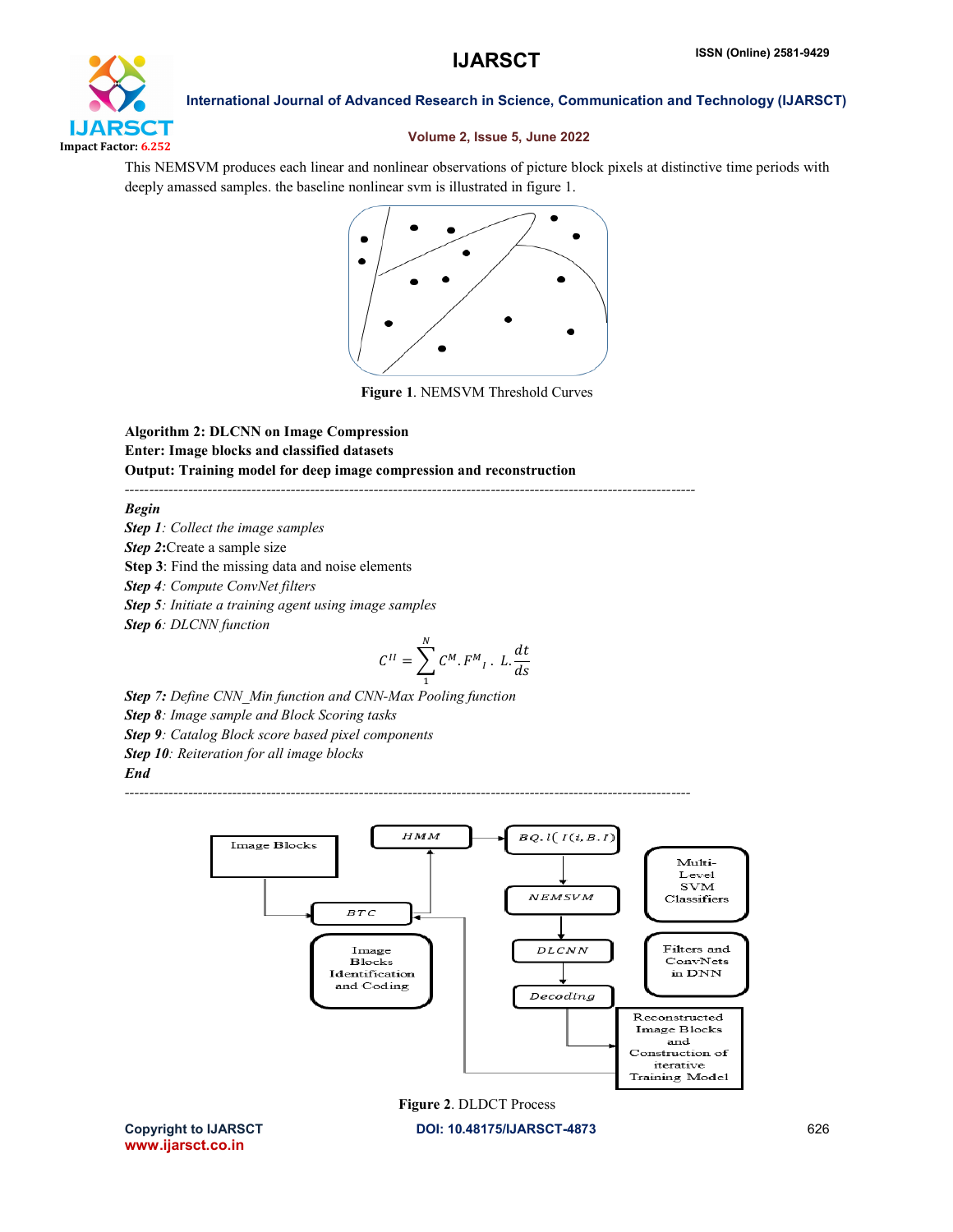

Input

Image Name

International Journal of Advanced Research in Science, Communication and Technology (IJARSCT)

#### Volume 2, Issue 5, June 2022

# IV. RESULTS AND DISCUSSION Table 1. Input Image 4 X 4

Image

|                | and Size          | <b>Measurements</b>            |            |              |  |
|----------------|-------------------|--------------------------------|------------|--------------|--|
| Image<br>4 X 4 |                   |                                | <b>BTC</b> | <b>DLDCT</b> |  |
|                | Computer          | <b>PSNR</b>                    | 38.98      | 40.23        |  |
|                |                   | <b>CR</b>                      | 1.67       | 2.23         |  |
|                |                   | <b>MSE</b>                     | 13.12      | 8.22         |  |
|                |                   | <b>SNR</b>                     | 12.12      | 14.45        |  |
|                |                   | Table 2. Input Image 16 X 16   |            |              |  |
| Input          | <b>Image Name</b> | Image                          |            |              |  |
| Image          | and               | <b>Measurements</b>            | <b>BTC</b> | <b>DLDCT</b> |  |
| 16 X 16        | <b>Size</b>       |                                |            |              |  |
| <b>SQL</b>     | Database          | <b>PSNR</b><br>ps              | 34.23      | 40.19        |  |
|                |                   | <b>CR</b>                      | 3.70       | 4.23         |  |
|                |                   | <b>MSE</b>                     | 16.55      | 8.11         |  |
|                |                   | <b>SNR</b>                     | 9.11       | 14.32        |  |
|                |                   | Table 3. Input Image 256 X 256 |            |              |  |
| Input          | Image             | Image                          |            |              |  |
| Image          | Name and          | <b>Measurements</b>            | <b>BTC</b> | <b>DLDCT</b> |  |
| 256 X 256      | <b>Size</b>       |                                |            |              |  |
|                | <b>Book</b>       | <b>PSNR</b>                    | 22.45      | 40.19        |  |
|                |                   | <b>CR</b>                      | 8.96       | 11.56        |  |

#### Table 4. Input Image 512\*512 Image Blocks

MSE 30.22 8.04 SNR 2.01 14.09

| Input<br>Image | Image<br>Name and | Image<br><b>Measurements</b> |            |              |  |
|----------------|-------------------|------------------------------|------------|--------------|--|
|                |                   |                              | <b>BTC</b> | <b>DLDCT</b> |  |
| 512 X 512      | <b>Size</b>       |                              |            |              |  |
|                | Satellite         | <b>PSNR</b><br>ps            | 17.23      | 42.56        |  |
|                |                   | <b>CR</b>                    | 9.99       | 14.33        |  |
|                |                   | <b>MSE</b>                   | 34.95      | 8.08         |  |
|                |                   | <b>SNR</b>                   | 0.92       | 14.22        |  |

#### V. CONCLUSION

Image compression and decompression are inevitable strategies in any cyber learning to know structures. Cyber learning to know structures are especially depending on photo and video databases. This proposed technique targeting locating the difficulties and optimizations in picture compression techniques. In this regard, the proposed DLDCT approach and the supportive dl processes to get extra accurate pixel evaluation models and reconstructing model. The proposed DLDCT created powerful image compression and evaluation model to improve quality of image compression. In the equal manner, this technique helped to expand iterative photograph compression models. The overall performance of proposed method is noted and compared with present structures.

www.ijarsct.co.in